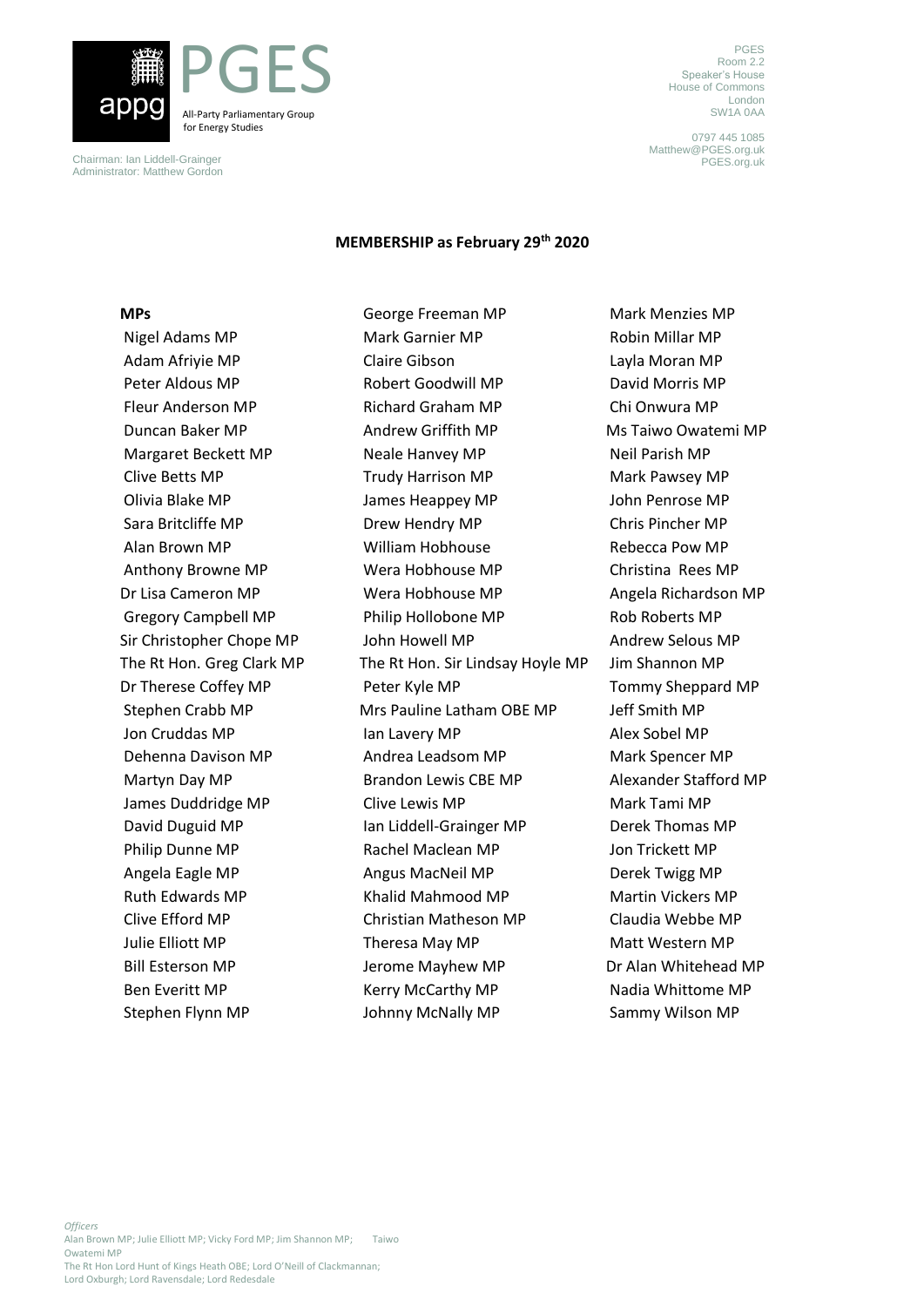**Peers** Baroness Bennett of Manor Castle Lord Berkeley The Lord Best OBE DL Lord Birt Baroness Bloomfield of Hinton Waldrist Lord Boswell Lord Bradshaw Lord Broers Lord Brooke of Alverthorpe Viscount Brookeborough The Lord Cameron of Dillington Lord Cavendish of Furness Lord Christopher CBE Lord Clement-Jones CBE Lord Curry of Kirkharle His Grace the Duke of Montrose Lord Duncan of Springbank Baroness Eccles Lord Elibank Earl of Erroll Baroness Ford Lord Geddes Viscount Hanworth Lord Haskel Lord Haworth Lord Hoyle of Warrington The Rt Hon. Lord Hunt of Kings Heath OBE The Lord Krebs of Wytham Earl of Lindsay

#### **Academic**

GCU London Imperial College Kingston University Queen's University Belfast Sheffield Hallam University

The Rt Hon. Lord Maclennan of Rogart Lord Mogg KCMG Lord Moynihan Lord Woolmer of Leeds The Earl of Stair Lord O'Neill of Clackmannan The Lord Oxburgh KBE, FRS, HonFREng Lord Palmer The Rt Hon. the Lord Paul Lord Ravensdale Energy Managers Association Baroness Refern Lord Renwick The Rt Hon. the Lord Rooker The Rt Hon. the Lord Selkirk of Douglas PC QC The Baroness Sheehan The Rt Hon. Lord Smith of Finsbury Lord Stoddart of Swindon The Lord Teverson Lord Truscott Lord Turnbull The Rt Hon. Viscount Ullswater LVO Baroness Verma The Lord Wade of Chorlton Baroness Walmsley The Rt Hon. the Lord Whitty Baroness Wilcox Lord Wilson of Tillyorn KT GCMG Baroness Worthington Lord Young of Norwood Green

University College London University of Birmingham University of Hull University of Sheffield University of Southampton University of Warwick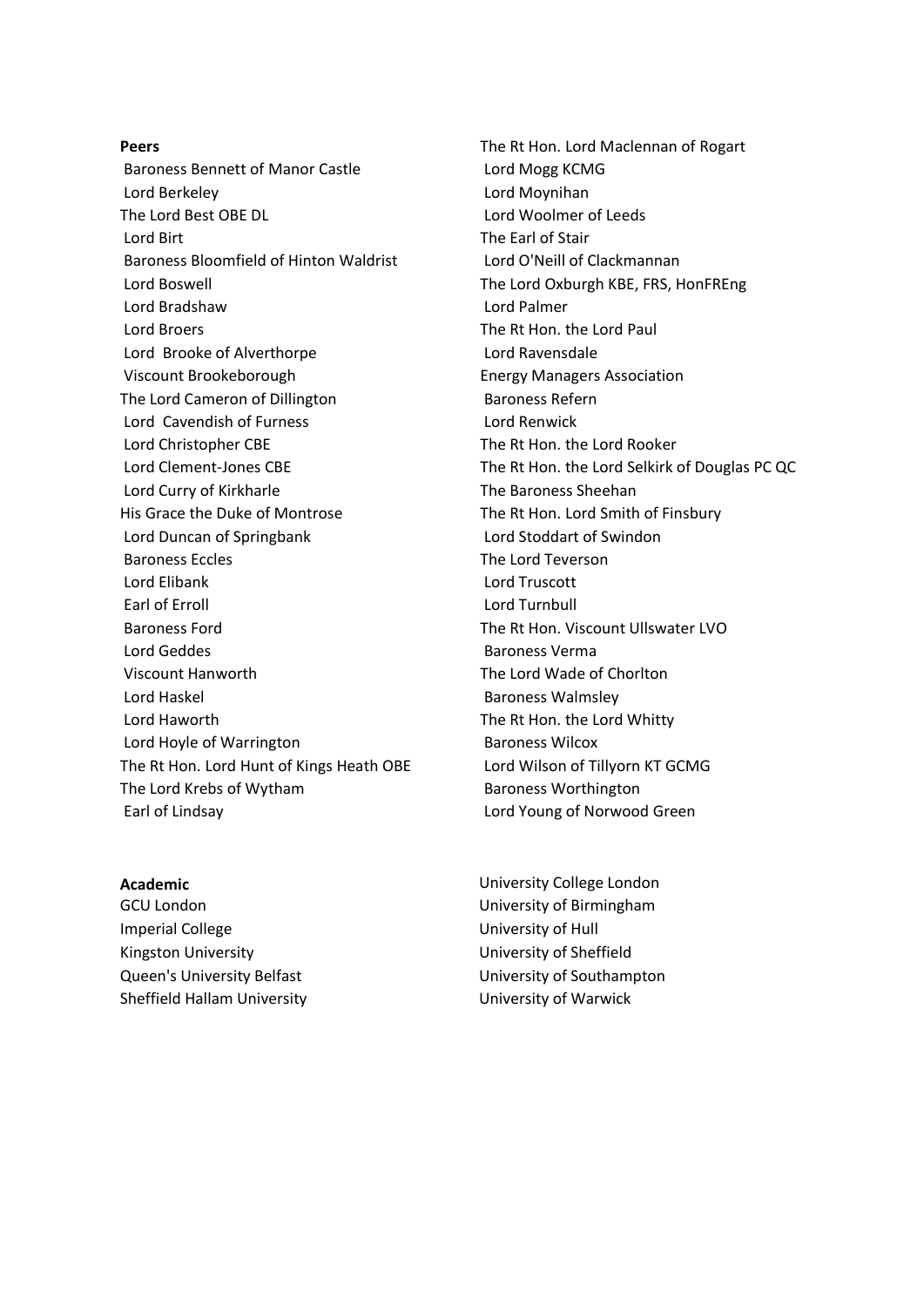- **Associations** Association for Conservation of Energy BCECA (British Chemical Engineering Contractors Association) Citizens Advice Combustion Engineering Association Confederation of Paper Industries Durham Energy Institute Energy and Utilities Alliance Energy Institute Energy Networks Association Energy UK
- **Companies**

Alfa Energy Ltd Applied Energy Ltd BRE Baxi Cadent Calon Energy Cambridge HOK Ecuity EnerStrat Consulting Epex Spot Arup Bosch Thermotechnology BP International Ltd British Management Data Foundation Brendan Bilton Consulting Centrica Burns McDonnell Chameleon Technology (UK) Ltd CATCH Cornwall Energy Associates Ørsted Dolan & Associates Dolphin N2

ESRC ESTA Glass & Glazing Federation **HSE** Institution of Chemical Engineers **ICSE** IET Nuclear Industry Association Smart Energy GB The Carbon Capture & Storage Association UKLPG

EPSRC

E.On EDF Energy Elexon Ltd Energy Research Accelerator Enel X UK Enertek International Engie ESB Esso UK Faraday Grid Ltd Fluor Corporation Frazer-Nash Consultancy Greenergy ICE Futures Europe Steer Jersey Electricity plc KPMG Lane Clark & Peacock LCP Local Waste Solutions Mott MacDonald National Grid SO ND Metering Solutions Nexant Ltd Northern Powergrid

Drax Power Ltd

Nuclear Liabilities Fund Nuclear Liabilities Fund Oxera Peak Gen Top Co Ltd Power Networks (GB) Ltd. Progressive Energy Ltd Ravenheat Manufacturing npower RWE Schneider Electric Scottish Power Shell International Limited SGN Simon Fowler Design Ltd Equinor Total Holdings UK UK Power Networks Uniper United Utilities Vinci Energies Vitol Group Wales & West Utilities Watt-Logic **WSP**